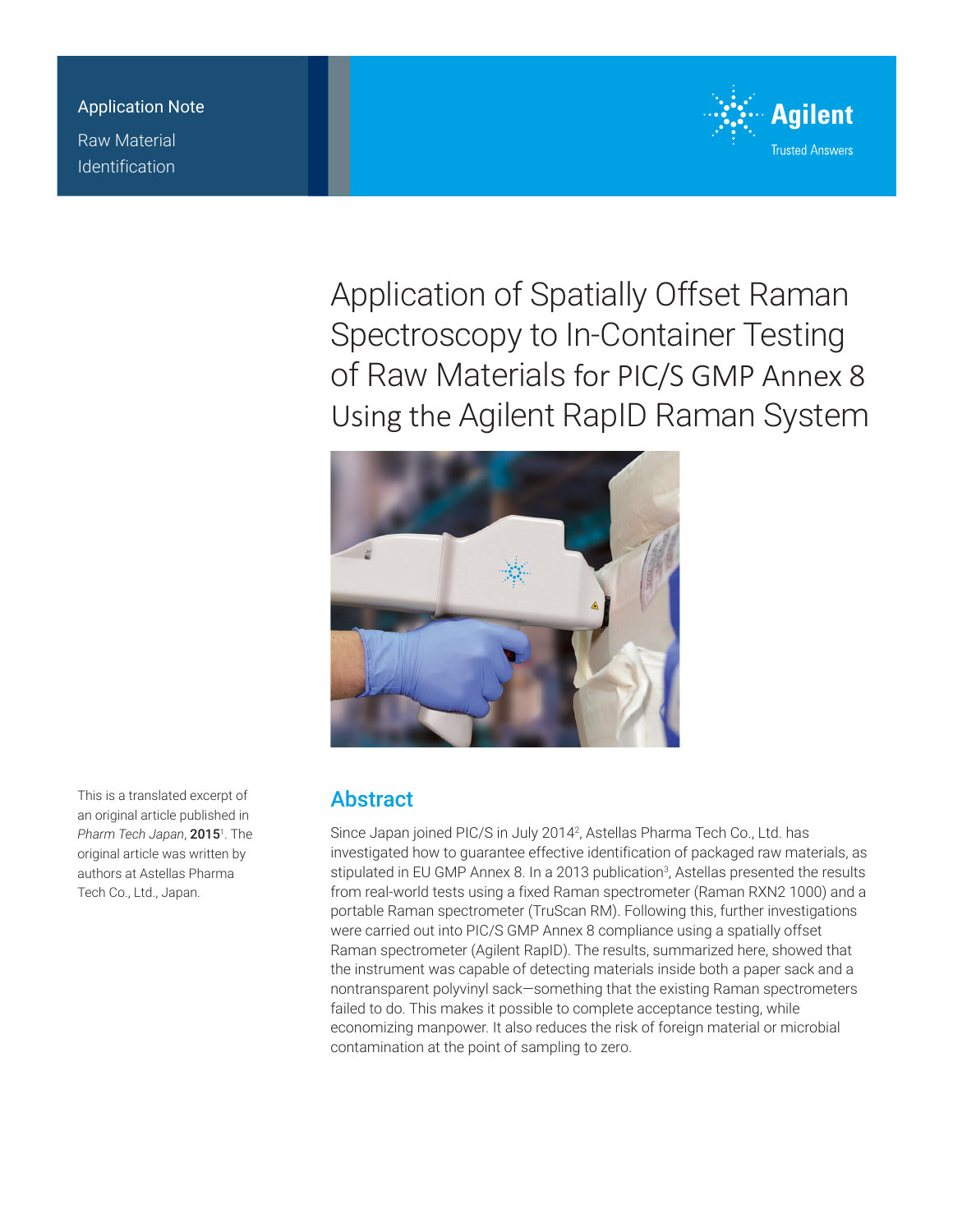### **Introduction**

There are two types of raw material samples that are tested before release to manufacturing. One is a sample intended for testing various quality attributes, for example, purity, collected from several packages using a statistical selection method. The intention of this testing is to assess the overall quality of the entire lot. The other type of sample is individually taken from every container, with the purpose of guaranteeing identity (through testing), as stipulated by Annex 8. Using the original testing scheme, the overall process is complicated and resource-intensive. Unopened packages are sent from the warehouse, brought into the sampling room, opened, sampled, resealed, then returned to the warehouse. The greatest benefit in using the Agilent RapID Raman system is that it is unnecessary to open packages to collect samples, and tests can be carried out on-site, in the warehouse.

For packages that are only tested for identification purposes, it is possible to take an approach where there is no invasive sampling. This would improve the workflow, eliminate the need to transport heavy goods, and reduce the risk of microbial and foreign material contamination to zero.



Agilent RapID system.



Raw material identity verification through a multilayer paper sack.

## **Experimental**

At Astellas Pharma Tech Co. Ltd, Japan, we decided to compare a real-world application of the new and old testing schemes based on the Annex 8 approach<sup>1</sup>. We chose lactose monohydrate, one of our main production materials used in the majority of our factories, and calculated the production costs of acceptance testing using the Japanese Pharmacopeia testing methods (IR absorption spectrometry, potassium bromide disk method, hereafter the IR method). We then compared it with the production costs of implementing the RapID test.

There were 200 units per one lot in paper sack packages intended only for identification testing. In the IR method, it was necessary to sample all 200 containers, and test each sample individually. The QC department had to prepare individual labels upon receipt of each container, open the container, remove a sample from the packaging, and finally, reseal the container in preparation for storage. Additionally, the logistics team had to move the sacks to and from the warehouse.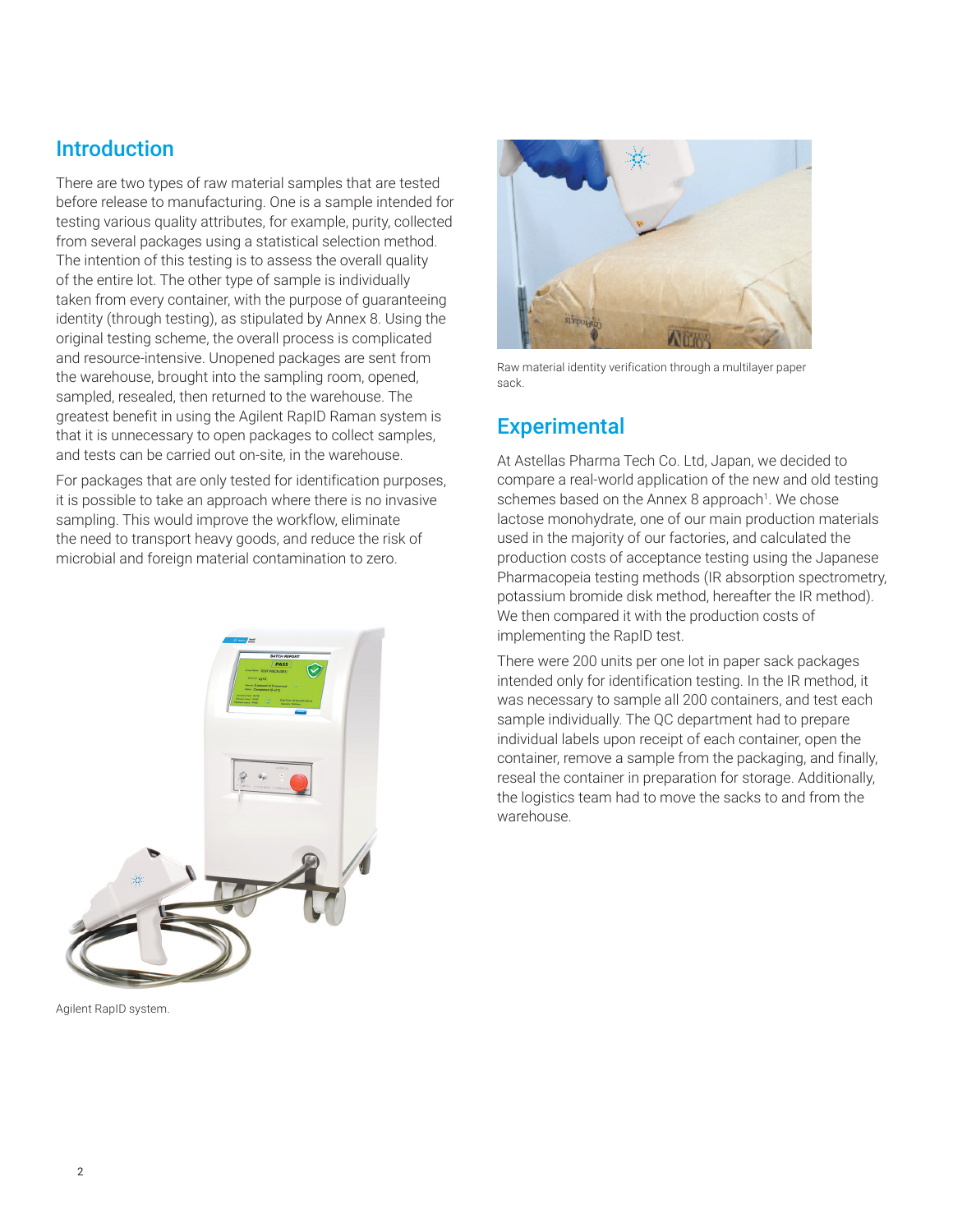# Results and Discussion

Using RapID not only eliminates the need for this extended IR process, but also significantly decreases the amount of time needed to carry out the tests themselves (Table 1), reducing manpower costs by over 90 %. While the IR method for testing lactose takes a comparatively short amount of time, the benefits of using RapID are even more impressive when considering the lengthier testing process required for other raw materials.

Table 1. Comparing time taken (work-hours) for IR and Agilent RapID tests for ID verification of 200 sacks of lactose.

| Department | Action                                    | IR   | <b>Agilent RapID</b> |
|------------|-------------------------------------------|------|----------------------|
| <b>OC</b>  | Preparation of sampling container labels  | 0.5  | 0                    |
| Logistics  | Delivery from the warehouse               | 0.5  | 0                    |
| QC         | Breaking the seal (and visual inspection) | 1.5  | 0                    |
| QC         | Sampling                                  | 1.0  | $\Omega$             |
| <b>OC</b>  | Resealing                                 | 10.0 | $\Omega$             |
| Logistics  | Return to the warehouse                   | 0.5  | 0.5                  |
| <b>OC</b>  | Confirmation test                         | 33.5 | 3.5                  |
| Total      |                                           | 47.5 | 4.0                  |

Table 2. Combination of packaging form and capability of raw material measurement by Agilent RapID.

| Department                | Package           | Color        | Successful<br>spectrum |
|---------------------------|-------------------|--------------|------------------------|
| Lactose                   | Kraft sack        | White        | Υ                      |
| Mannitol                  | Kraft sack        | <b>Brown</b> | Υ                      |
| Maltose                   | Kraft sack        | <b>Brown</b> | Υ                      |
| Magnesium stearate        | Kraft sack        | <b>Brown</b> | Y                      |
| Corn starch               | Kraft sack        | <b>Brown</b> | Υ                      |
| Cross - carmelose calcium | Polyethylene sack | <b>None</b>  | Υ                      |
| Hypromellose              | Polyethylene sack | <b>None</b>  | ٧                      |

# **Conclusions**

While bringing acceptance testing of raw materials in line with Annex 8, there is an ongoing discussion around increased production costs and the increased risk of foreign material and microbial contamination when opening raw material containers. Most of these issues have been eliminated using an Agilent RapID Raman system. The breadth of application of RapID to raw materials packaged in nontransparent polyvinyl and paper packaging is noteworthy (see Table 2).

The quality of a product's raw materials is representative of the quality of the product itself, and is, therefore, very important. As a company, we intend to continue our investigations to ensure that best practice is upheld in every respect of our acceptance testing to guarantee quality, effectiveness, and in accordance with (PIC/S) GMP compliance.

#### References

- 1. Kawakubo, S.; *et al. Pharm Tech Japan* **2015**, *Vol. 31, No. 12*, 71–80.
- 2. https://picscheme.org/layout/document.php?id=167
- 3. Inoue, H.; *et al. Pharm Tech Japan* **2013**, *Vol. 29, No. 6*, 105.